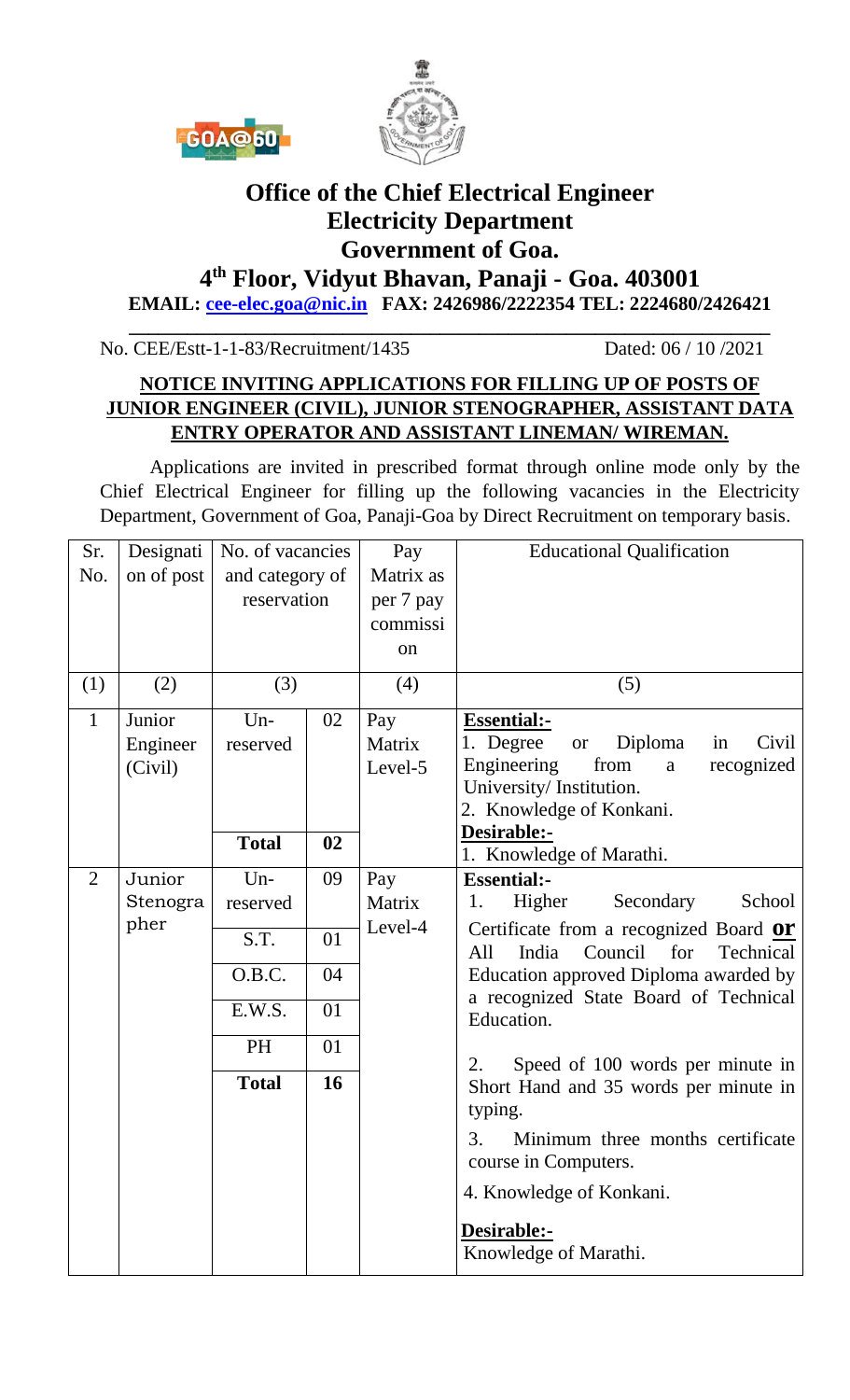| 3<br>Assistan<br>t Data<br>Entry<br>Operator       | $Un-$<br>reserved<br>S.T.<br>O.B.C.<br>E.W.S.<br><b>PH</b><br>Ex. SM<br><b>Total</b>           | 07<br>02<br>05<br>01<br>01<br>01<br>17 | Pay<br>Matrix<br>Level-1 | <b>Essential:-</b><br>School Certificate<br>Secondary<br>1.<br>Examination or equivalent qualification<br>from a recognized Institution.<br>2. Certificate in computer for a minimum<br>period of 3 months from a recognized<br>Institution.<br>3. Knowledge of Konkani<br>Desirable:<br>Knowledge of Marathi                                                                                                                                                                                                                                                                                                                                                                                                                                                                                                                                                                                                                                                                                                                                                                                                                                                                                                                                                                                                                                                          |
|----------------------------------------------------|------------------------------------------------------------------------------------------------|----------------------------------------|--------------------------|------------------------------------------------------------------------------------------------------------------------------------------------------------------------------------------------------------------------------------------------------------------------------------------------------------------------------------------------------------------------------------------------------------------------------------------------------------------------------------------------------------------------------------------------------------------------------------------------------------------------------------------------------------------------------------------------------------------------------------------------------------------------------------------------------------------------------------------------------------------------------------------------------------------------------------------------------------------------------------------------------------------------------------------------------------------------------------------------------------------------------------------------------------------------------------------------------------------------------------------------------------------------------------------------------------------------------------------------------------------------|
| Assistant<br>$\overline{4}$<br>Lineman/<br>Wireman | $Un-$<br>reserved<br>S.T.<br>S.C.<br>O.B.C.<br>E.W.S.<br>Ex.<br>Service<br>man<br><b>Total</b> | 39<br>10<br>01<br>22<br>08<br>04<br>84 | Pay<br>Matrix<br>Level-1 | Essential:-<br>1. (a) (i)<br>A certificate in Electrician<br>trade issued by an appropriate authority<br>National Council<br>for<br>under<br>the<br>(NCVT)<br>Training<br>Vocational<br>Government of India or under the State<br>Council<br>for Vocational<br>Training,<br>Government of Goa.<br>(ii) One years experience in the<br>Electrical field.<br>A Certificate in Wireman's<br>(b)<br>(i)<br>trade issued by an appropriate authority<br>National<br>under<br>the<br>Council<br>for<br>Vocational<br>Training<br>(NCVT)<br>Government of India or under the State<br>Council<br>for<br>Vocational<br>Training<br>Government of Goa.<br>Two years experience in Electrical<br>(ii)<br>field.<br><b>Or</b><br>(i) Vocational Proficiency<br>(c)<br>Certificate in the trade of Electrician<br>issued<br>bythe<br>Human<br>Resource<br>Development Foundation a Registered<br>Society of Government of Goa.<br>(ii) Three years experience in Electrical<br>field.<br>Or<br>(i) A Certificate of successfully<br>(d)<br>completing the training in "Electrician"<br>/ "Wireman" under the Scheme for<br>Training of Rural Youth for Self<br>Employment (TRYSEM) issued by the<br>Development<br>Rural<br>Agency<br>Government of Goa.<br>(ii) Three years experience in Electrical<br>field.<br>2) Knowledge of Konkani<br>Desirable:-<br>Knowledge of Marathi. |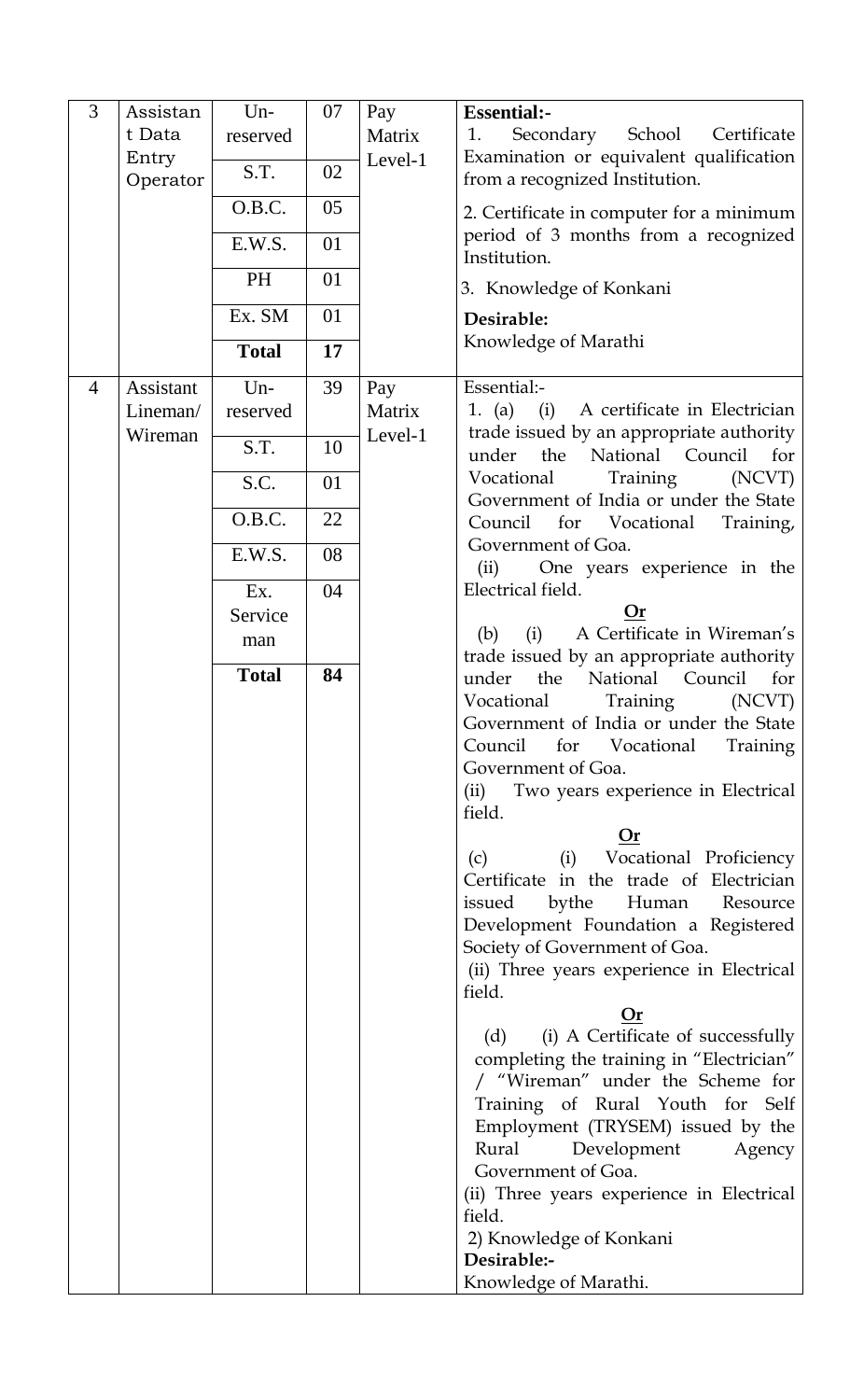**B. Age limit prescribed**: - Not exceeding **45 years** as on last date of the advertisement. (Relaxable for Government servants and reserved categories candidates i.e. ST/OBC/SC/Ex-Serviceman/PH in accordance with the instructions or orders issued by the Government from time to time)

C. Interested and eligible candidates should fill the prescribed Application Form along with Declaration through online mode and submit only available at Portal **[https://cbes.goa.gov.in](https://cbes.goa.gov.in/) from 08 / 10 /2021 to 15 / 10 /2021. No application shall be accepted/considered after the last date of application.** No application shall be accepted in any other mode.

**D. Only the eligible candidate fulfilling the criteria as per Recruitment Rules/advertisement shall apply and the candidates need not furnish any document at the time of applying for the post. However candidate shall not be considered, if he/she is found ineligible at the time of verification of the essential documents, even though has passed the examination.** 

E. The instructions/guidelines regarding eligibility, etc available on the Departmental website **www.goaelectricity.gov.in, [https://cbes.goa.gov.in,](https://cbes.goa.gov.in/) www.goa.gov.in** shall strictly be adhered by each and every candidate, which will be made available from **08 / 10 /2021** onwards.

F. In respect to PH category candidates, guidelines issued and as amended from time to time by Directorate of Social Welfare will be followed.

(Note: In case required number of candidates are not found eligible in the categories of Ex-Serviceman than the resultant vacancies will be filled up from candidates belonging to Unreserved Category)

G. The Government reserves the right to cancel the recruitment process at any time without any further notice and without assigning any reason thereof.

**Chief Electrical Engineer**

To,

The Director of Printing & Stationary, Government Printing Press, Panaji-Goa… for favour of publication in the official Gazette.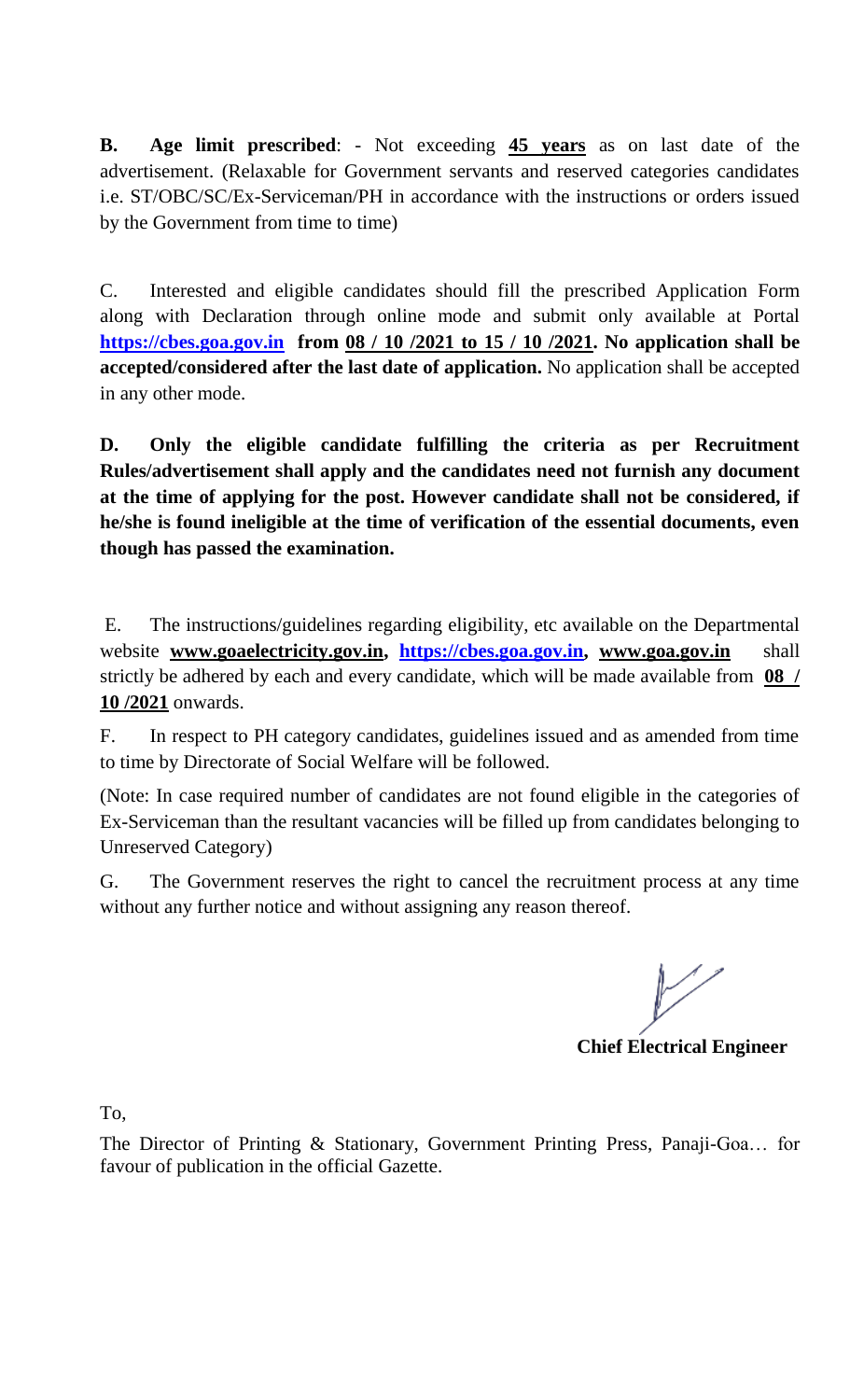## **INSTRUCTIONS TO THE CANDIDATES**

 The candidates shall strictly follow the instructions (Post-wise and General) as detailed below for applying to the following posts advertised by this Department:-

| Sr.<br>No.   | Designati<br>on of post                 | No. of vacancies<br>and category of<br>reservation                         |                                  | Pay<br>Matrix as<br>per 7 pay<br>commissi<br>on | <b>Educational Qualification</b>                                                                                                                                                                                                                                                                                                                                                                                                                                                  |
|--------------|-----------------------------------------|----------------------------------------------------------------------------|----------------------------------|-------------------------------------------------|-----------------------------------------------------------------------------------------------------------------------------------------------------------------------------------------------------------------------------------------------------------------------------------------------------------------------------------------------------------------------------------------------------------------------------------------------------------------------------------|
| (1)          | (2)                                     | (3)                                                                        |                                  | (4)                                             | (5)                                                                                                                                                                                                                                                                                                                                                                                                                                                                               |
| $\mathbf{1}$ | Junior<br>Engineer<br>(Civil)           | $Un-$<br>reserved<br><b>Total</b>                                          | 02<br>02                         | Pay<br>Matrix<br>Level-5                        | <b>Essential:-</b><br>1. Degree<br>Diploma<br>Civil<br>in<br><b>or</b><br>Engineering<br>from<br>recognized<br>a<br>University/Institution.<br>2. Knowledge of Konkani.<br>Desirable:-<br>1. Knowledge of Marathi.                                                                                                                                                                                                                                                                |
| 2            | Junior<br>Stenogra<br>pher              | $Un-$<br>reserved<br>S.T.<br>O.B.C.<br>E.W.S.<br><b>PH</b><br><b>Total</b> | 09<br>01<br>04<br>01<br>01<br>16 | Pay<br>Matrix<br>Level-4                        | <b>Essential:-</b><br>Secondary<br>1.<br>Higher<br>School<br>Certificate from a recognized Board <b>Or</b><br>All India Council for Technical Education<br>approved Diploma awarded by a<br>recognized State Board of Technical<br>Education.<br>Speed of 100 words per minute in<br>2.<br>Short Hand and 35 words per minute in<br>typing.<br>3.<br>Minimum three months certificate<br>course in Computers.<br>4. Knowledge of Konkani.<br>Desirable:-<br>Knowledge of Marathi. |
| 3            | Assistan<br>t Data<br>Entry<br>Operator | $Un-$<br>reserved<br>S.T.<br>O.B.C.<br>E.W.S.<br><b>PH</b><br>Ex. SM       | 07<br>02<br>05<br>01<br>01<br>01 | Pay<br>Matrix<br>Level-1                        | <b>Essential:-</b><br>Secondary<br>School<br>Certificate<br>1.<br>examination or equivalent qualification<br>from recognized Institution.<br>2. Certificate in computer for a<br>minimum period of three months<br>from a recognized Institution.<br>3. Knowledge of Konkani                                                                                                                                                                                                      |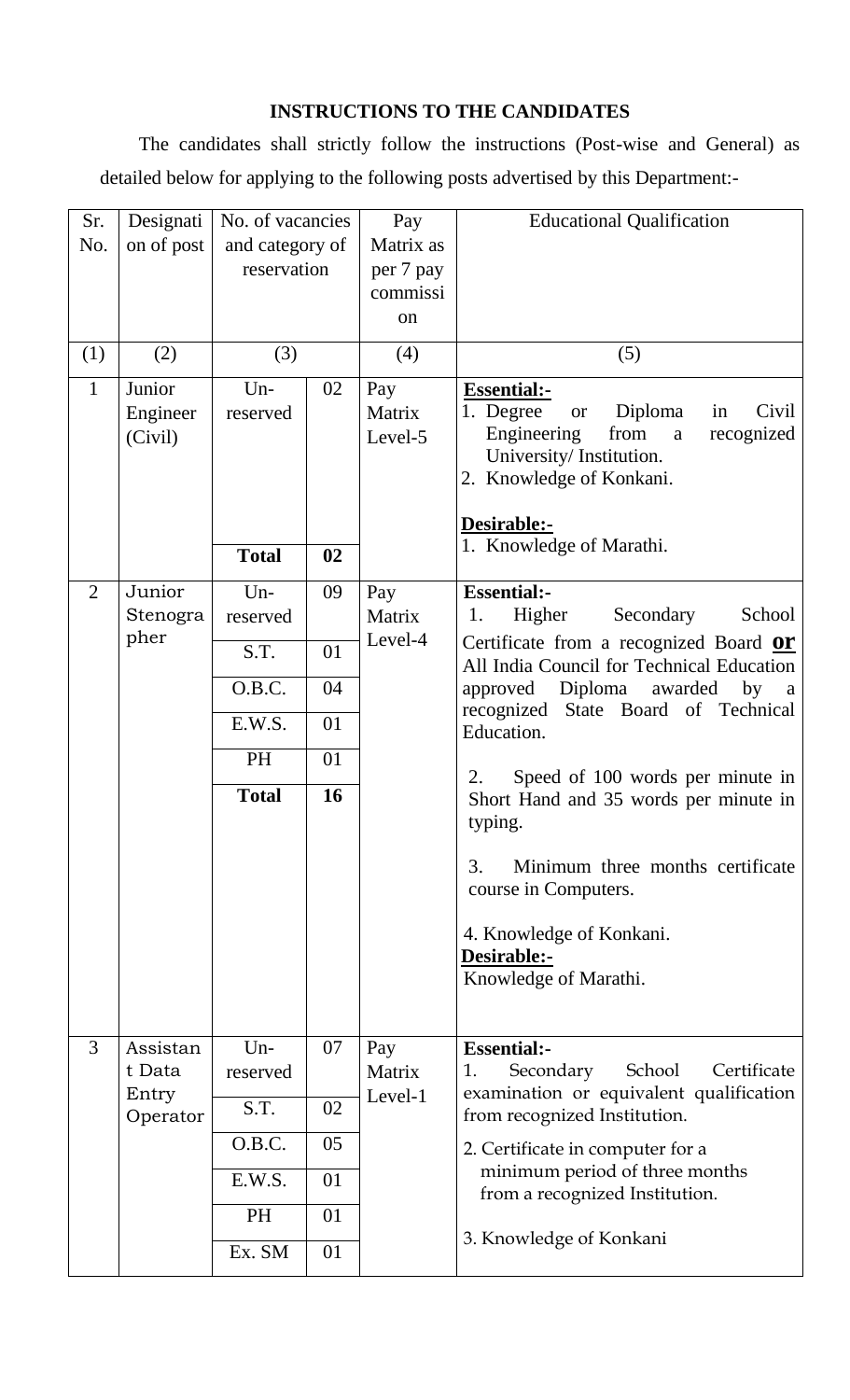|                |                     | <b>Total</b> | 17 |                   | Desirable:                                                                                                                                                                                                                                                |
|----------------|---------------------|--------------|----|-------------------|-----------------------------------------------------------------------------------------------------------------------------------------------------------------------------------------------------------------------------------------------------------|
|                |                     |              |    |                   | Knowledge of Marathi                                                                                                                                                                                                                                      |
| $\overline{4}$ | Assistant           | $Un-$        | 39 | Pay               | Essential:-                                                                                                                                                                                                                                               |
|                | Lineman/<br>Wireman | reserved     |    | Matrix<br>Level-1 | 1.(a) (i) A certificate in Electrician trade<br>issued by an appropriate Authority<br>the National Council<br>under<br>for                                                                                                                                |
|                |                     | S.T.         | 10 |                   |                                                                                                                                                                                                                                                           |
|                |                     | S.C.         | 01 |                   | Vocational Training (NCVT)<br>Government of India or under the State                                                                                                                                                                                      |
|                |                     | O.B.C.       | 22 |                   | Council<br>for Vocational<br>Training,<br>Government of Goa.<br>(ii) One years experience in the<br>electrical field.<br><b>Or</b><br>(i) A Certificate in Wireman's<br>(b)<br>trade issued by an appropriate authority<br>under the National Council for |
|                |                     | E.W.S.       | 08 |                   |                                                                                                                                                                                                                                                           |
|                |                     | Ex.          | 04 |                   |                                                                                                                                                                                                                                                           |
|                |                     | Service      |    |                   |                                                                                                                                                                                                                                                           |
|                |                     | man          |    |                   |                                                                                                                                                                                                                                                           |
|                |                     | <b>Total</b> | 84 |                   |                                                                                                                                                                                                                                                           |
|                |                     |              |    |                   | Training<br>(NCVT)<br>Vocational                                                                                                                                                                                                                          |
|                |                     |              |    |                   | Government of India or under the State                                                                                                                                                                                                                    |
|                |                     |              |    |                   | Council for Vocational<br><b>Training</b>                                                                                                                                                                                                                 |
|                |                     |              |    |                   | Government of Goa.<br>Two years experience in Electrical                                                                                                                                                                                                  |
|                |                     |              |    |                   | (ii)<br>field.                                                                                                                                                                                                                                            |
|                |                     |              |    |                   | <b>Or</b>                                                                                                                                                                                                                                                 |
|                |                     |              |    |                   | (i) Vocational Proficiency<br>(c)                                                                                                                                                                                                                         |
|                |                     |              |    |                   | Certificate in the trade of Electrician                                                                                                                                                                                                                   |
|                |                     |              |    |                   | issued<br>bythe Human Resource                                                                                                                                                                                                                            |
|                |                     |              |    |                   | Development Foundation a Registered<br>Society of Government of Goa.                                                                                                                                                                                      |
|                |                     |              |    |                   | (ii) Three years experience in Electrical                                                                                                                                                                                                                 |
|                |                     |              |    |                   | field.                                                                                                                                                                                                                                                    |
|                |                     |              |    |                   | Or                                                                                                                                                                                                                                                        |
|                |                     |              |    |                   | (i) A Certificate of successfully<br>(d)                                                                                                                                                                                                                  |
|                |                     |              |    |                   | completing the training in Electrician /                                                                                                                                                                                                                  |
|                |                     |              |    |                   | Wireman under Scheme for Training of                                                                                                                                                                                                                      |
|                |                     |              |    |                   | Rural Youth for Self Employment<br>(TRYSEM) issued by the<br>Rural                                                                                                                                                                                        |
|                |                     |              |    |                   | Development Agency Government of                                                                                                                                                                                                                          |
|                |                     |              |    |                   | Goa.                                                                                                                                                                                                                                                      |
|                |                     |              |    |                   | (ii) Three years experience in Electrical                                                                                                                                                                                                                 |
|                |                     |              |    |                   | field.                                                                                                                                                                                                                                                    |
|                |                     |              |    |                   | 2. Knowledge of Konkani                                                                                                                                                                                                                                   |
|                |                     |              |    |                   | Desirable:-                                                                                                                                                                                                                                               |
|                |                     |              |    |                   | Knowledge of Marathi.                                                                                                                                                                                                                                     |

## **GENERAL INSTRUCTIONS:**

## 2. **APPLICATION FORM**:-

(a) The candidates shall fill and submit the prescribed Application Form through online mode only available at **https://cbes.goa.gov.in.** The candidate shall apply for the post within the time limit prescribed.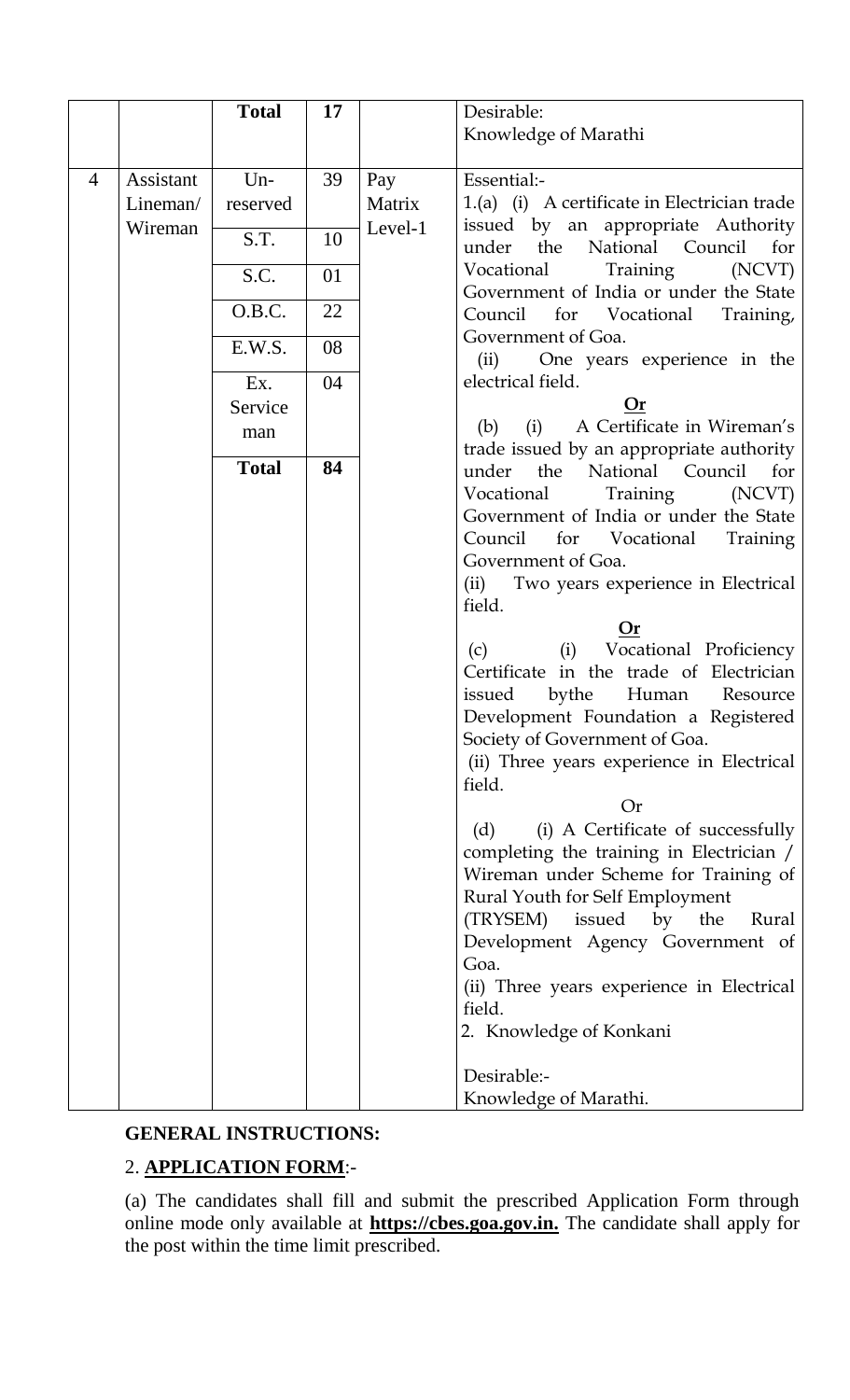- (b) For filling up of application form through online mode via above website, the candidate shall register through a valid email-id and mobile number of the candidates. On registration, an acknowledgment message will be sent to the registered mobile number of the candidate immediately.
- (c) All call letters would be issued only on email address given by the candidates in the application form and no hard copy would be sent to the candidates. A press note will be issued to intimate scheduled date to examination for concern post.
- (d) The candidate will be sent intimations on registered email about the venue for examination along with Examination Hall Ticket which the candidate will have to print and produce at the examination hall.
- (e) The candidate shall fill the online application form as per the instructions mentioned therein. No field shall be left blank or wrongly filled as the selection process will be based on the information furnished.
- (f) The application form will not be accepted in any other mode and after the last date notified to submit the applications.
- (g) Only eligible candidates fulfilling the criteria as per Recruitment Rules/Advertisement shall apply and the candidates need not furnish any document at the time of applying for the post. The candidate must possess the requisite qualification and other valid mandatory documents essential for the post as mentioned herein below in original on the date of filling up of the application form.
- (h) The Candidates shall be responsible for the genuineness of the information filled in the application form.
- (i) In the event, the candidate submits false information/false declaration/false or bogus certificate/documents, and the same is detected before, during or after the verification, (which may be also done post appointment in respect of selected candidates) the candidate is liable to be disqualified at any time during the recruitment process and shall be subject to prosecution in accordance to law in force; also, the in-service candidate shall be liable for disciplinary action under the appropriate rules.

## **3. DOCUMENTS/CERTIFICATE REQUIRED**:-

- i) Certificate of Educational Qualification with mark sheet of the qualifying examination as applicable for the post as per column No. 5 of Post wise Instructions given above.
- ii) Valid Employment Exchange Card
- iii) Valid 15 years Residence Certificate issued by the competent authority of the State of Goa.
- iv) Birth Certificate
- v) Any photo identity proof issued by State/Central Government
- vi) Valid Caste Certificate issued by the competent authority in respect of the reserved category.
- vii) Certificate indicating other qualifications possessed by the applicant, including those pertaining to Computer Education as per column no. 5 of Post wise Instructions given above.
- viii) Valid Economically Weaker Section Certificate issued by the competent authority of the State of Goa.
- ix) Work experience certificate detailing the type of task/job handled (if any)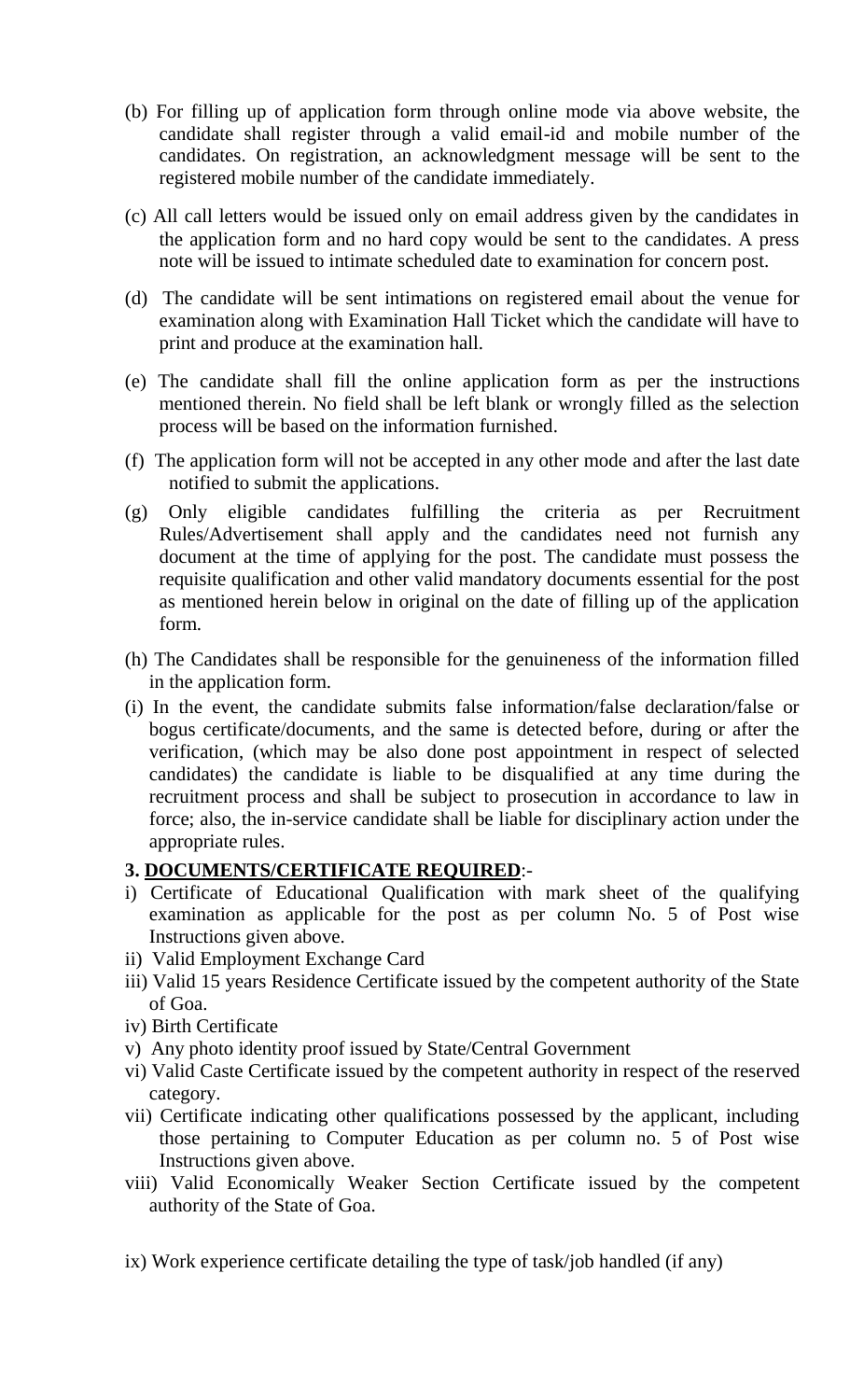# **APPLICATION FORM**:-

**4. DOCUMENTS TO BE UPLOADED ALONG WITH ONLINE** 

(a) Candidate Photograph

 **in JPEG/JPG format of size less than 1MB**

(b) Signature

### **5. AGE LIMIT:-**

 Not exceeding 45 years as on date of filling up of the application form. However, category wise age relaxation is as under:

| Categories          | Sr. | Years of age relaxable                                                |
|---------------------|-----|-----------------------------------------------------------------------|
|                     | No. |                                                                       |
| Government          | 1.  | 5 years                                                               |
| Servants            |     |                                                                       |
| ST/SC               | 2.  | 5 years                                                               |
| <b>OBC</b>          | 3.  | 3 years                                                               |
| Person with         | 4.  | 10 years                                                              |
| <b>Disabilities</b> |     |                                                                       |
| $Ex-$               | 5.  | To the extent of service rendered in Army,                            |
| servicemen          |     | Navy, Air Force, CRPF, BSF, CISF, ITBP<br>and SSB from his actual age |

#### **6. APPLICATION OF IN-SERVICE CANDIDATES:**

 The candidates who are already in Government service and willing to apply for the post, must possess NOC of the employer on the date of filling up of the application form.

#### **7. CONDITIONS FOR EXAMINATION:**

(a) The candidate will have to undergo Skill/ Aptitude/ written test (examination), as applicable. Skill/ Aptitude wherever necessary may be considered for screening eligible candidates to be called for written examination and only qualified candidates shall be called for written examination. For category of Asst. Lineman/ Wireman only for candidates who pass pole climbing test held by this Department will be qualified for written examination.

(b) The syllabus for the Examination as follows :

#### **i) Junior Engineer (Civil)**

Subject I – Civil Engineering (Objective)- 80 marks Subject II – Communication skills and Current affairs (Objective)- 20 marks

#### **ii) Junior Stenographer**

Section A – Shorthand - 50 marks

Speed of 100 words per minute in shorthand.

Section B – English typewriting - 50 marks